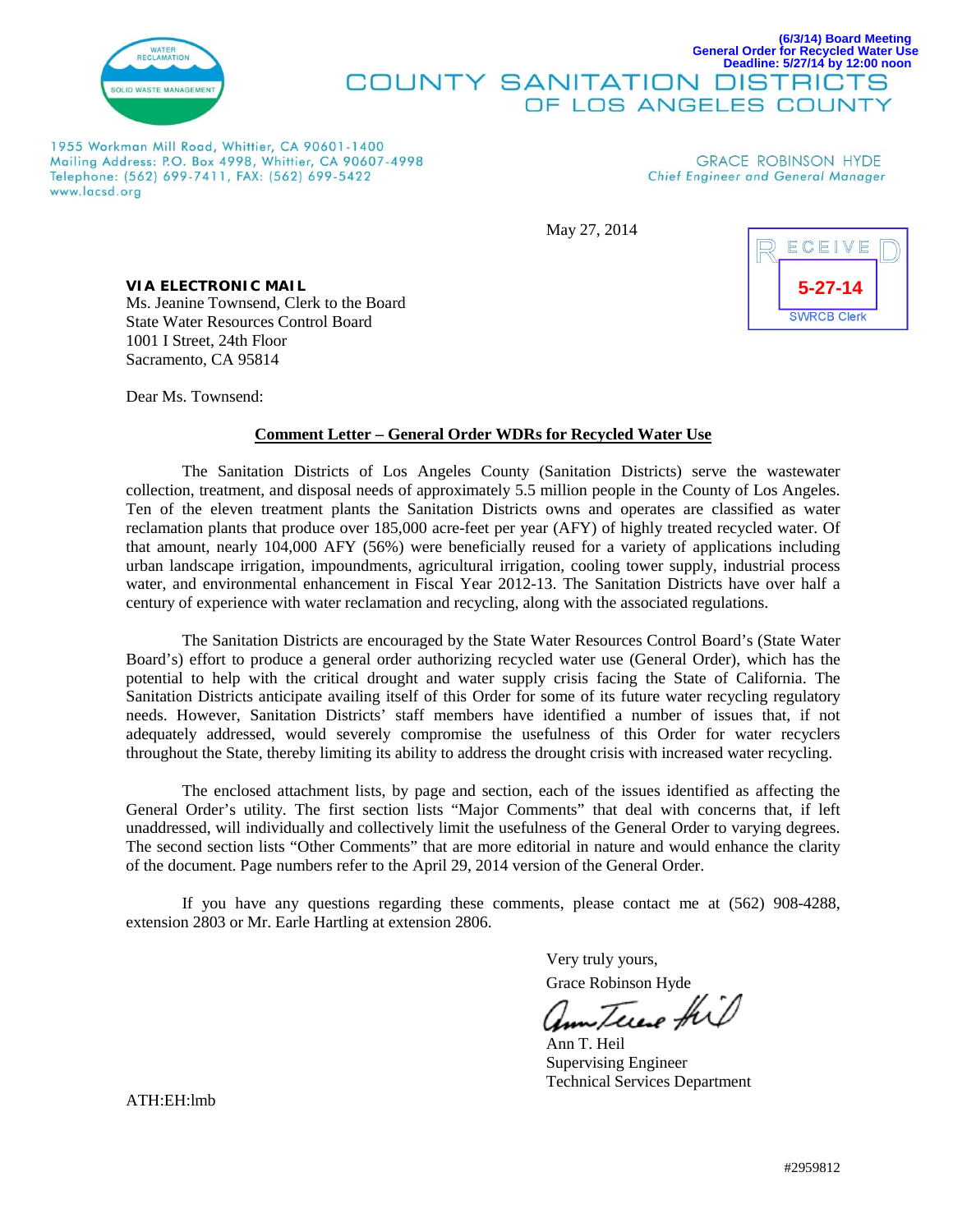# **ATTACHMENT Comments on State Water Board General Waste Discharge Requirements for Recycled Water Use**

# **Major Comments**

Page 1, Title. The General Order as drafted consists of Waste Discharge Requirements (WDRs) instead of Water Reclamation Requirements (WRRs). Use of WRRs instead of WDRs would better reflect the character of recycled water as a valuable resource instead of a waste.

Page 3, Finding 10(c) excludes the use of recycled water for animal water supply from this proposed Order. While the specific exclusion of domestic water supply for people is appropriate, there are instances where domesticated animals can and have been supplied recycled water as their drinking water supply. This use at California Polytechnic University, Pomona was approved by the Los Angeles Regional Board, after consultations with California Department of Public Health (CDPH), in a letter dated April 19, 1982. Although the specific use for domestic animal watering is not currently contained in Title 22, provisions do exist in Title 22 to allow for other uses not included to be approved of by CDPH (with or without formal revision of Title 22). Therefore, to allow for the potential future use of recycled water for watering animals and to eliminate the implied permanent prohibition, the words "*or animals*" should be stricken from this sentence.

Page 3, Finding 19 refers to not preempting local control of wastewater discharges. This finding is troublesome and should be deleted in its entirety.

Page 7, Finding 23 says, "*This General Order regulates discharges to numerous water bodies...*" This Order specifically regulates the application of recycled water on Use Sites and requires application at agronomic rates. With such a requirement in place, there should be no discharge to any water bodies and the first three sentences in this finding should, therefore, be deleted.

Page 8, Finding 24(a) says, "*Recycled water use shall not create unacceptable groundwater and/or surface water degradation.*" The term "*unacceptable*" is vague and subjective and should be revised for clarity.

Page 8, Finding 25 the second sentence in the first paragraph says, "*In order to do that, we must better match water use to water quality…*" This should be restated to say that "*water uses must be better matched to water quality*". Also in this finding, the third paragraph states, "*To the extent that the use of recycled water as a source supply results in point source discharges of used recycled water, that water will undergo subsequent treatment…*" This permit does not authorize such discharge so reference to such discharge is confusing and should be deleted.

Page 9, Finding 26 says, "*The Regional Water Board has discretion in enrolling Dischargers under this General Order. If the discharge is not consistent with Basin Plan requirements, the Discharger may elect to improve treatment, or a site-specific order can be prepared.*" This language gives full discretion to the Regional Boards to not allow coverage under the General Waste Discharge Requirements for Recycled Water Use (General Order), without any need to justify denial of coverage. This is in contrast to Finding 28, which sets out limited circumstances under which Regional Boards can deny coverage. Additionally, some Regional Board may misinterpret the phrase "*if the discharge is not consistent with Basin Plan requirements*" to mean that the recycled water must meet all Basin Plan objectives in order to be used, regardless of the findings of any Salt Nutrient Management Plans (SNMPs). Therefore, these two sentences should be deleted. Regional Board discretion to require site-specific permitting should be limited to the circumstances listed in Finding 28.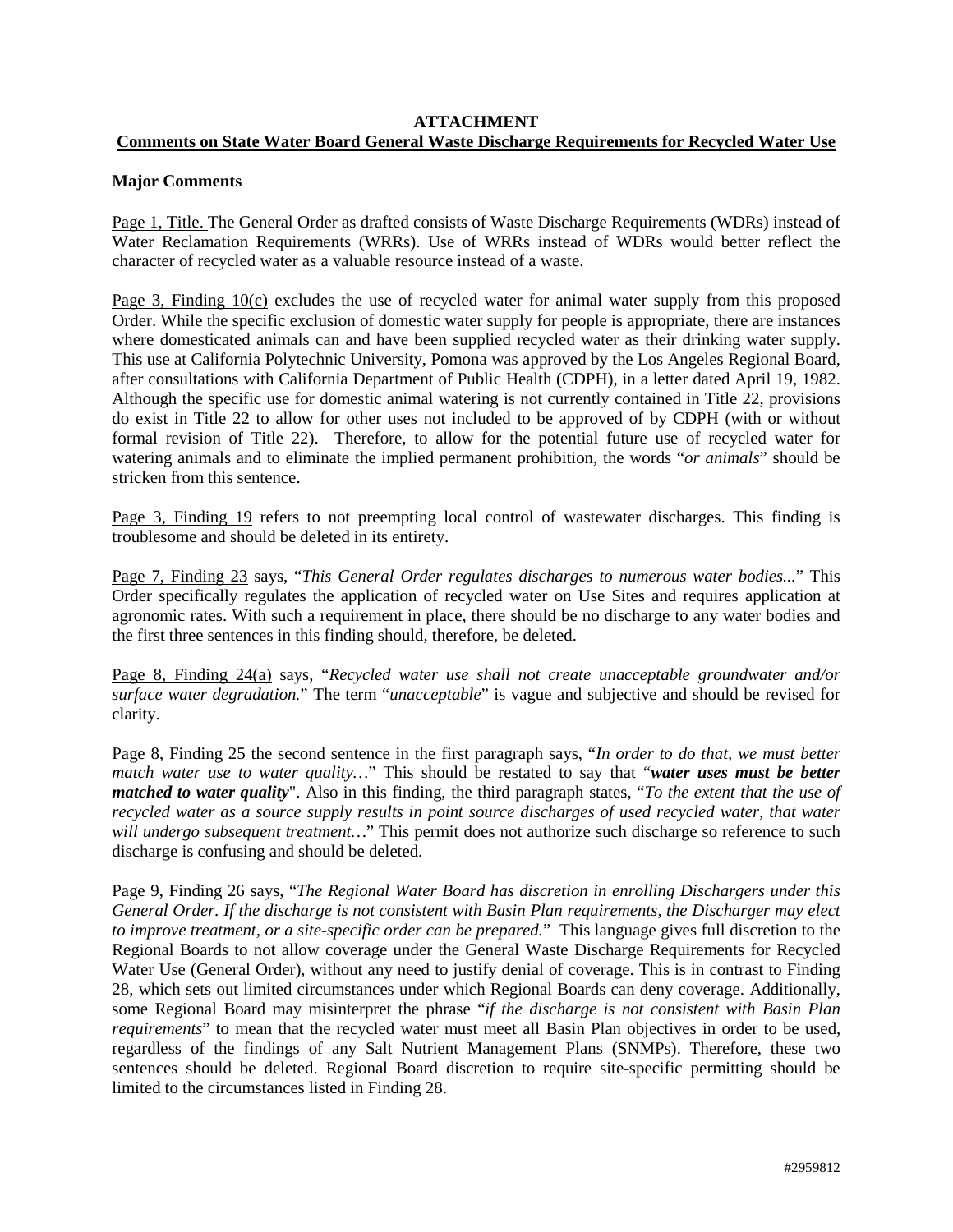Page 11, Finding 27 states, "*this General Order requires the applicant to provide confirmation that that the owner of the treatment plant has complied with these [Water Code Section 1211] requirements."* This order should simply require compliance with relevant water rights statues as a condition of being effective. See comment below on Specification B.3.

Page 11, Finding 28 (various). As with Finding 24(a), the term "*unacceptable*" is used throughout and is vague and subjective. It could be interpreted too broadly. Findings 28a and 28b should be deleted or criteria for determining acceptability established.

Page 11, Finding 28 (f) creates an unsupported nexus between water recycling and Total Maximum Daily Loads (TMDLs). Water recycling is not a "discharge" and references to TMDLs in this Order should be deleted.

Page 12, Finding 30 reveals that there will be an (unspecified) annual fee charged by the State Board for coverage under this Order. Some WRRs currently being administered by the Regional Boards do not require fees. This finding should be clarified as fees can be seen as a disincentive to prospective applicants.

Page 12, Finding 31 states, "*A National Pollutant Discharge Elimination (NPDES) permit is required if recycled water will be conveyed in ephemeral streams, year-round streams, or irrigation ditches that discharge to a surface water body (waters of the United States)."* Not all ephemeral streams, year-round streams, or irrigation ditches that discharge to a surface water body are waters of the United States. Rather than attempt to define waters of the United States in this General Order, this Finding should be changed to simply state that if an entity is discharging to waters of the United States they cannot use this General Order.

Page 13, Finding 32 lists beneficial uses of underlying groundwaters in the various regions of the state. However, the finding erroneously states that these groundwater beneficial uses represent all the beneficial uses for waters of the state in these regions. This finding needs to be amended to make it clear that list of beneficial uses only encompasses groundwater beneficial uses. There are waters of the state that are not groundwaters, including but not limited to some surface waters in closed basins.

Page 14, Prohibition A-2 addresses not applying recycled water to irrigation areas when soils are saturated. An exemption should be provided for frost protection. Example language can be found in recycled water permits issued in the North Coast Region.

Page 14 Prohibition A-3 states "*Recycled water shall not be allowed to escape from the use area(s) as surface flow that would either pond and/or enter surface waters.*" This requirement does not recognize incidental runoff, as allowed under Prohibition A-7. The following language should be added to the beginning of this prohibition, "*Except as allowed under Prohibition A-7,*".

Page 14 Prohibition A-4 states "*Recycled water shall not be allowed to escape from the use area(s) as an airborne spray that would visibly wet vegetation or any other surfaces.*" There is no basis in Title 22 for this prohibition, as there is already language that prohibits overspray into private residences, picnic areas, and drinking fountains, overspray that causes ponding, and overspray that creates excessive runoff. This provision should be deleted.

Page 15, Prohibition A-6 states, "*The use of recycled water shall not cause rising groundwater discharging to surface waters to degrade surface water quality, exceed surface water quality objectives or adversely affect beneficial uses.*" This should be clarified as to whether the source of the degradation is the groundwater quality itself or is from the recycled water contribution. If the existing groundwater is the source, then it would cause a problem with the surface water even if potable water was being used for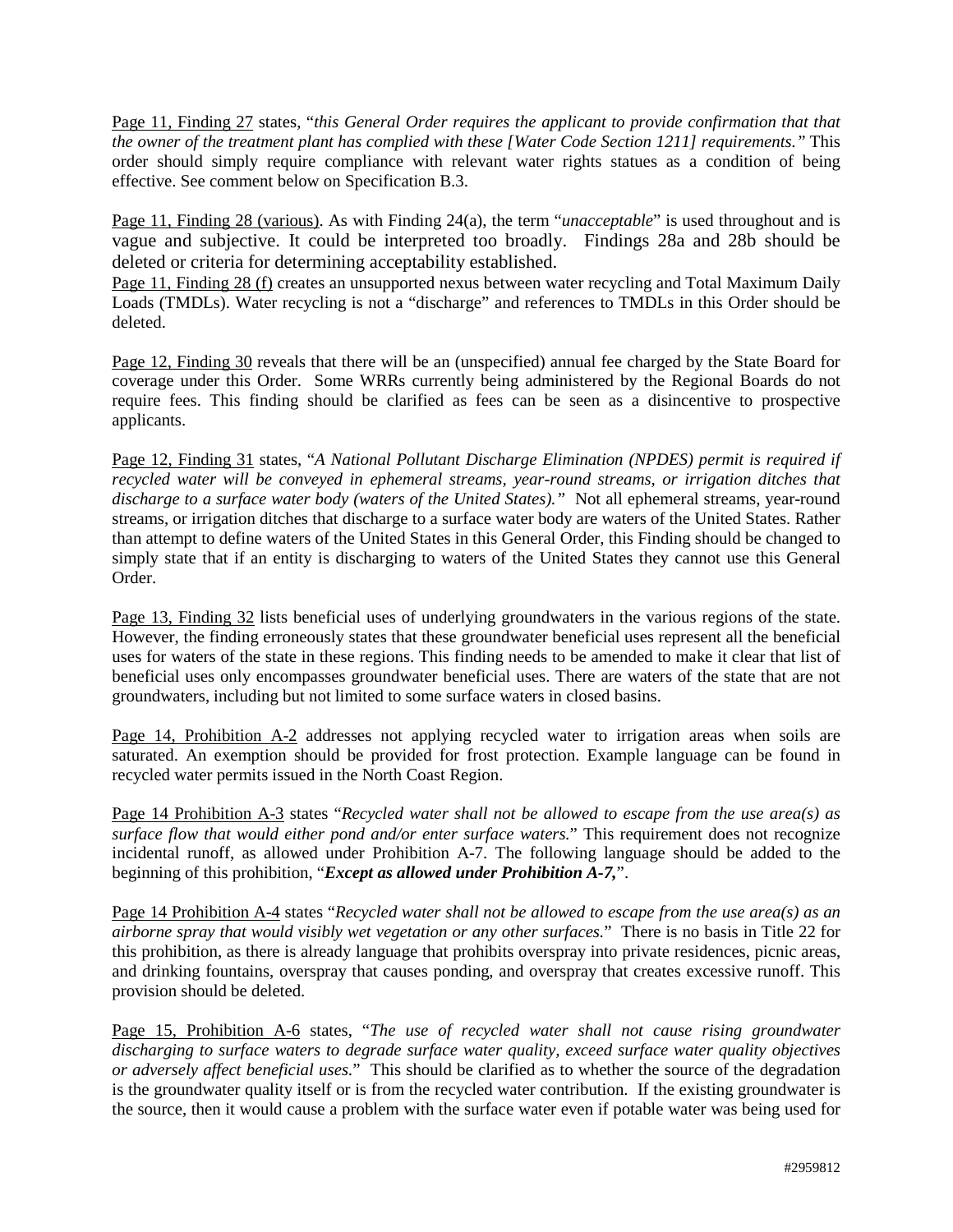irrigation. If the problem is not directly associated with the recycled water quality, it should not be regulated as if it were.

Page 15, Prohibition A-9 is the same as Finding 10(c) above which prohibits the use of recycled water for animal drinking. The comments are the same.

Page 15, Specification B-1, requires the Administrator to discontinue delivery of recycled water for "*projects that do not comply with the requirements*." As written, this requirement offers no flexibility for sequentially more severe enforcement measures. It should be revised to require Administrators to have authority to discontinue serviced and use such authority after other approaches to achieve compliance have been ineffective.

Page 15, Specification B-1(a) states that actions associated with recycled water must follow "*All title 22 requirements*." This could lead to confusion, as different Title 22 requirements apply under different circumstances. For examples, the dual-plumbing requirements in Title 22 only apply to projects employing dual plumbing. For clarity, this should be changed to "*All applicable title 22 requirements*."

Page 16, Specification B-3 requires that the Administrator provide, prior to a change in the point of discharge, certification that the State Water Board Division of Water Rights (DWR) has either approved or determined that their approval is unnecessary, in accordance with Water Code Section 1211. The requirement to make the water recycler secure an affirmative decision on water rights is inappropriate. Rather than include this requirement regarding a certification, the permit should simply reference the appropriate Water Code Section. The following language could be used, "*Water Code Section 1211 requires that prior to making any change in the point of discharge, place of use, or purpose of use of treated wastewater, the owner of any wastewater treatment plant shall obtain approval of the State Water Board for that change, except in cases where changes in the discharge or use of treated wastewater do not result in decreasing the flow in any portion of a watercourse.***"** If this section is retained in the final General Order, clarification is necessary as to conditions under which an order approving change is not required, such as a salinity threshold or other objective criterion.

Page 16, Specification B-4. See comment for Page 12, Finding 31.

Page 16, Water Recycling Administration Requirement C-2 states, "*The Regional Water Board will coordinate with CDPH to include title 22 engineering report approval requirements as needed.*" In order to avoid having to refile engineering reports for existing projects that are being moved from current WRRs to this General Order, the following should be added to this provision: "*Recycled water distribution systems and/or Users currently covered under existing WDRs, WRRs, master permits or other such Regional Board orders are categorically exempt from having to refile engineering reports for their existing operations.*"

Page 17, Water Recycling Administration Requirement C-6 states, "*The Administrator shall ensure recycled water meets the quality standards of this General Order and shall be responsible for the operation and maintenance of major transport facilities and associated appurtenances.*" Since the transport facilities are sometimes under the direct control of the water purveyors that distribute the recycled water in their service area (i.e., an entity other than the Administrator), the following language should be added to this provision: "*If an entity other than the Administrator has actual physical and ownership control over the recycled water transport facilities, the Administrator may delegate operation and maintenance responsibilities for such system to that entity.*"

Page 17, Water Recycling Administration Requirement C-7 first sentence should be revised to read, "*The Administrator, or its designated agent, shall conduct periodic inspections of the User's facilities...*" That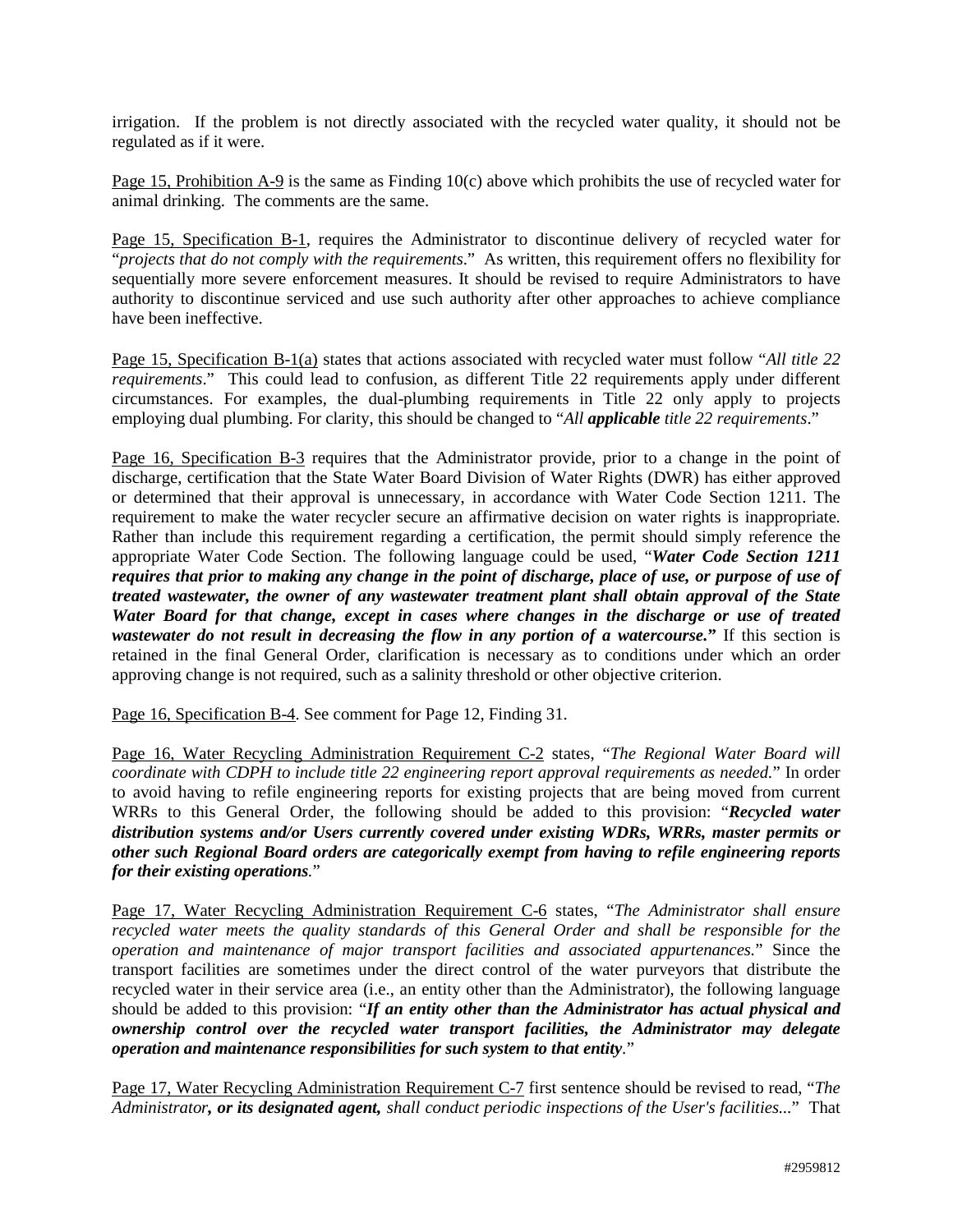way, an intermediate in the chain of delivery between the Producer and the User, such as a water purveyor (Distributor) who is not acting as the Administrator, can perform the inspections of reuse sites to which it directly delivers recycled water.

Page 17, Water Recycling Administration Requirement C-10 requires the Administrator to develop recycled water use requirements for activities such as dust control and concrete mixing, and also discusses transportation by tanker-truck of the recycled water; however, this requirement is confusing as written. Recycled water use requirements should not have to be written in cases when the Administrator is not providing the water for such uses. Additionally, transportation should be allowed in vehicles other than tanker-truck such as street sweeping vehicles. For clarification, this requirement should be rewritten to read, *"If recycled water will be transported by truck for operations approved under title 22 such as dust control, the Administrator shall develop recycled water use requirements for these uses. Users of recycled water for such activities shall complete a recycled water release form or equivalent tracking documentation when receiving recycled water. This General Order allows transportation of recycled water by tanker-truck or other vehicles***.**"

Pages 17-18, Water Recycling Administration Requirements C-13 through C-16 should also have the phrase "*or its designated agent*" inserted in each provisions first sentence revised after "*The Administrator*", as intermediate entities between the Producer and User are generally the local domestic water purveyors (Distributors), who have a more direct involvement with the Users who are their domestic and recycled water customers.

Page 18, Water Recycling Administration Requirement C-16 should also have the phrase "*appropriate warning signs*" changed to "*appropriate identification*" to be in agreement with Title 22 and to allow for other forms of identification (e.g., tags, stickers, tape, etc.).

Page 18, General Provision D-4 should be deleted as this provision may be interpreted as granting new authority to the Regional Boards. The absence of a SNMP is grounds to exclude a project from coverage by this Order (see Finding 28), which is sufficient leverage to encourage SNMPs.

Page 19, General Provision D-10 requires compliance with "*all requirements of applicable WDRs or waivers of WDRs, including without limitation WDRs or waivers regulating agricultural discharges to irrigated lands.*" There should not be any references to other WDRs and Waivers of WDRs included in this Order. The General Order should stand alone in governing its relevant water recycling activities and Administrators, Producers, Distributors and/or Users should not have to read multiple permits and waivers to figure out requirements. This requirement should be deleted.

Page A-1, Notice of Intent requires submittal of approval letter from CDPH for the engineering report. There should be an exemption from this requirement for recycled water projects that are transitioning from existing WRRs or master reuse permits to this General Order. This is critical for systems such as the Long Beach Water Department system that have filed numerous engineering reports over the years as they have gradually expanded their system. This language should be similar to that suggested for Water Recycling Administration Requirement C-2 above.

Page A-2, Section II – Recycled Water Application requires that "*a water balance and nutrient balance analysis to illustrate agronomic rate application of recycled water in the Use Areas*" be included in the NOI. An assessment of the effect of the recycled water on groundwater salts and nutrients should have been already performed through the local SNMPs (as detailed in Finding 13 of the General Order). The requirement to perform this analysis for each and every site is impractical and a waste of resources. Rather, the best way to make sure that water and nutrient loadings are appropriate is to ensure adequate communication between recycled water providers and their customers. In lieu of the required nutrient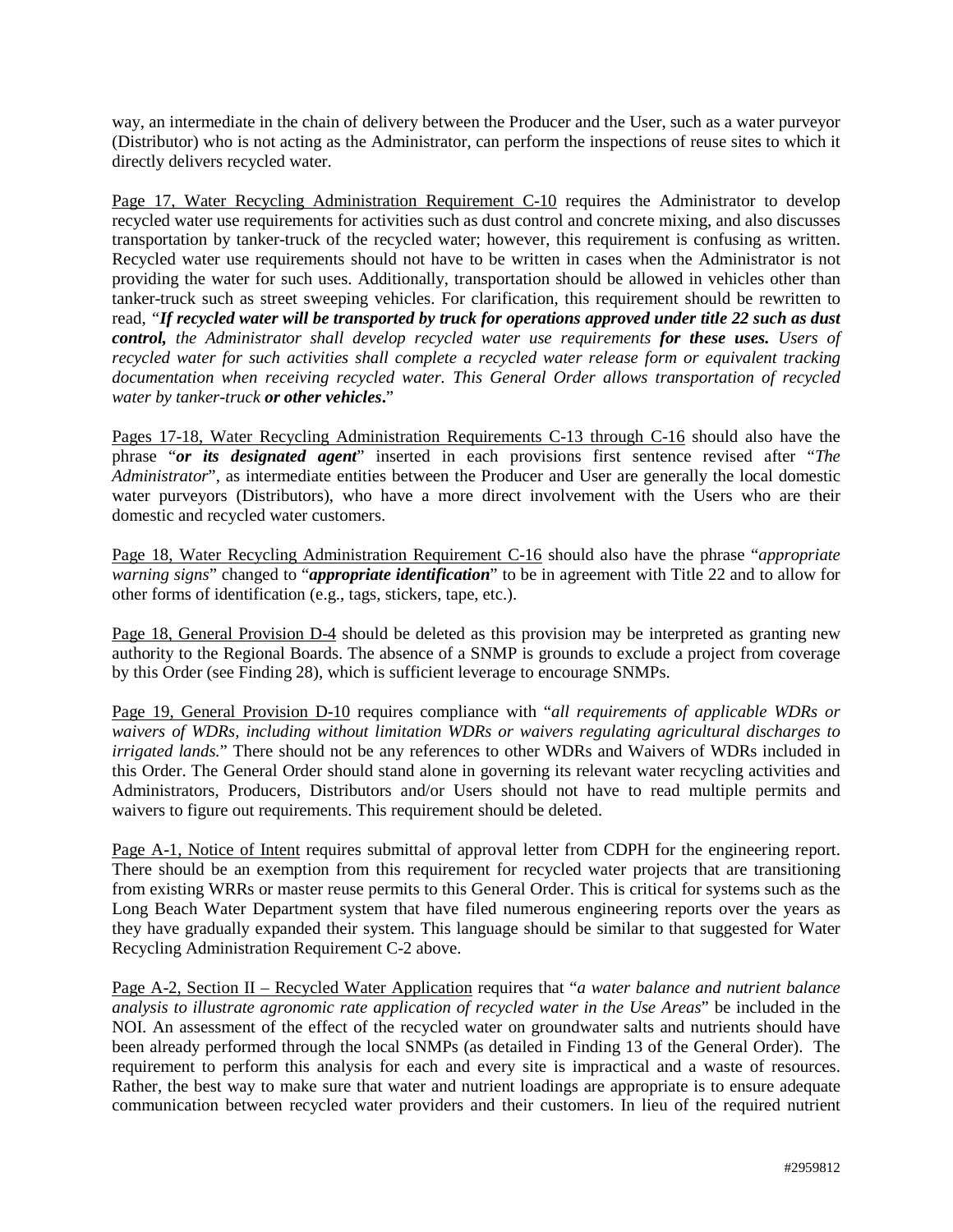balances, the Administrator should be required to submit information on its user education and training program (which will include information on agronomic loading) in addition to the other information on its recycled water program required in NOI Section III. If this requirement is not removed, the language in it should be amended to allow for an aggregated analysis for multiple smaller sites in the same class (e.g., urban irrigation) that uses broad assumptions about typical irrigation amounts and plant cover, and that provides a single map and accompanying narrative description.

Page A-2, Section II – Recycled Water Application requires submittal of "Descriptions/maps of use areas." For systems with hundreds of connection, providing a detailed description and map of each site is not practical or useful. Instead, clarification should be provided indicating that for systems with many small sites, a map identifying the site locations is sufficient.

Page B-1, Requirement B-1; page B-1, Requirement B-2; and page B-4 Requirement C-3.b(v) use the term effluent (i.e., "effluent quality," "treated effluent," and "effluent violations"). Use of the term effluent is not appropriate when describing recycled water, as it fails to recognize that recycled water is a valuable resource.

Page B-2, Requirement B-3.a includes a requirement to monitor annually for the Potentially Present Priority Pollutant List (P4 List) developed as part of the NOA, in cases where the recycled water production facility has a design production flow for the entire water reuse system of over one million gallons per day. Placement of this requirement under the "User Program" section of the Monitoring and Reporting Program could be construed as meaning that the P4 List monitoring needs to be conducted at each user site, which would be prohibitively expensive. This requirement needs to be moved to Page B-1, Requirement B.1., which lists monitoring requirements to ensure the quality of recycled water produced. Additionally, in accordance with the Recycled Water Policy, monitoring for the P4 List should only be required for recycled water systems that serve irrigation customers.

Page B-2, Requirement B-3.b lists the observation requirements for monitoring at recycled water sites. These requirements are focused on monitoring for irrigation sites and many of the specific requirements are not applicable to other sites such as industrial sites. To remedy this issue, the phrase "*as applicable*" should be inserted after the word "*following*" so it reads, "…*for the following, as applicable."*

Page B-2, Requirement B-3.b requires inspections to be conducted while recycled water is being used. This is not practical, as irrigation is done during nighttime hours to minimize evaporation, exposure, and interruptions to recreation. The phrase "*while recycled water is being used*" should be deleted.

Page B-3, Recycled Water Monitoring Requirement B-4 states that, "*An Administrator shall also conduct periodic random inspections … Inspections shall be performed when recycled water is being used.*" Since irrigation using recycled water is generally required to take place when the public is not present, these required inspections, in most cases, would have to occur in the middle of the night. If that is the intent of this section, then that places an undue burden on both Administrators and User Supervisors.

Page B-5, footnote \*\*\* states that, "*User sites to be inspected a minimum of annually for "Applicable Standard Observations" based on the size and complexity of each site in accordance with the Administrator's Water Recycling Program.*" However, Title 22 calls for visual inspections to be done "periodically" on the assumption that larger and more complex sites (e.g., schools) would need annual inspections, while uncomplicated sites (e.g., street medians) would need much less frequent inspections. It is suggested that the words "*a minimum of annually*" be deleted and the words "*at a frequency*" be inserted after "*Applicable Standard Observations*".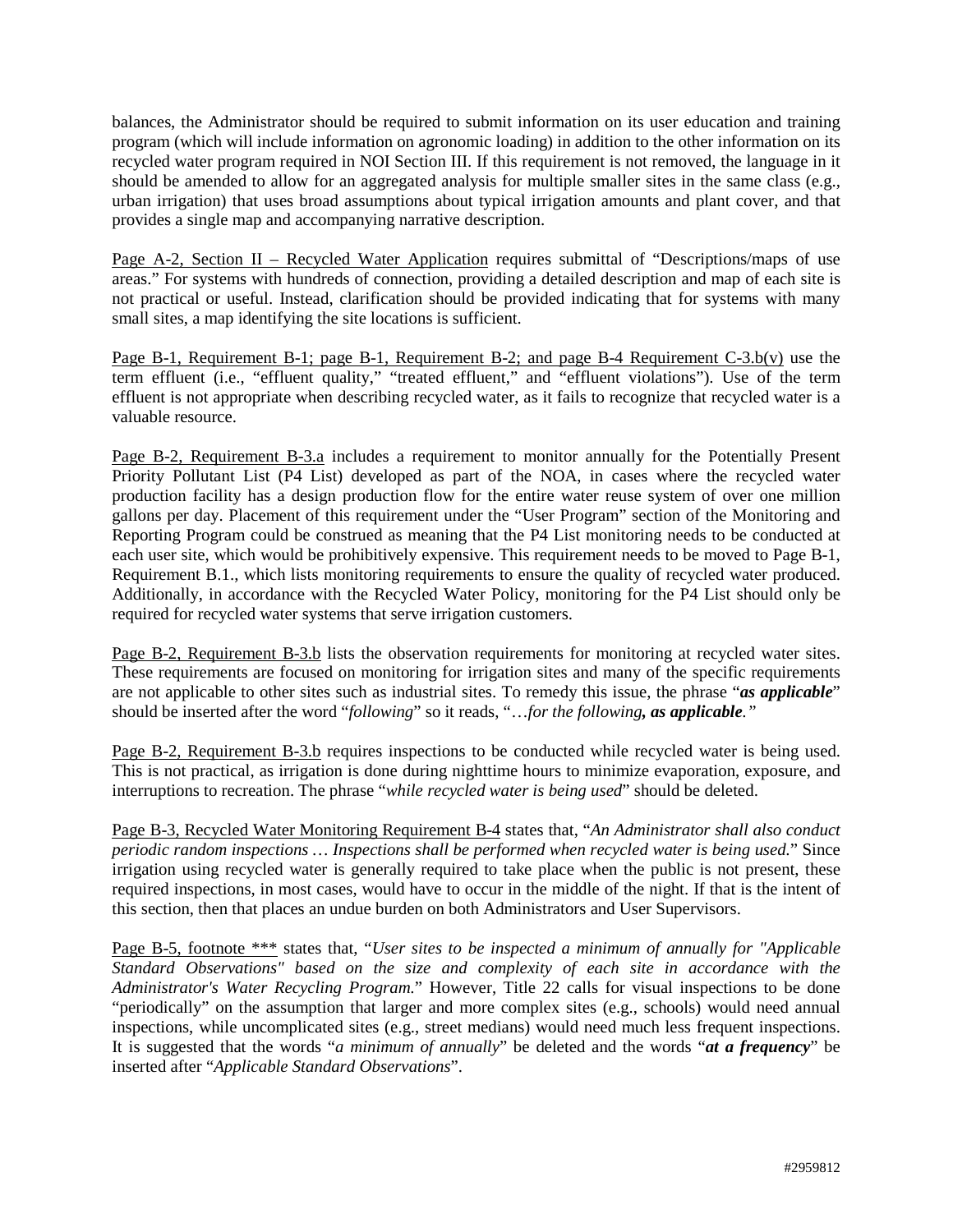### **Other Comments**

Page 1, Finding 1 should include reference to the most recent (April 25, 2014) drought emergency declaration made by the Governor, including expediting the adoption of this General Order.

Page 3, Finding 12. The term "surface water" should be deleted from the first sentence, as use of recycled water has essentially no potential to increase nutrients in surface water.

Page 4, Finding 14 addresses CEC monitoring, but is silent on the issue of CEC monitoring for nonpotable uses. To avoid confusion or misinterpretation, the finding should be expanded to specifically mention such monitoring. It is suggested that the finding be revised as follows, *"The monitoring requirements and criteria for evaluating monitoring results in the Recycled Water Policy and this order are based on recommendations from a Science Advisory Panel.7 The Science Advisory Panel evaluated the need for and did not recommend CEC monitoring for non-potable uses. Because this order is limited to non-potable uses, Because this order does not authorize groundwater replenishment activities, monitoring for CECs is not required by this General Order."*

Page 4, Finding 15 states that "*The applicant shall determine the Potentially Present Priority Pollutants List (P4 List) and submit that with the Notice of Intent (NOI).*" This language is in the form of a requirement and, thus, is inappropriately contained in the Findings.

Page 8, Finding 24(c)(i) uses the acronym "NOA", which was not previously defined. It is not defined until page 15 in Water Recycling Administration Requirement C-2.

Page 8, Finding 24(c) (iii) says "*Backflow prevention, cross connection tests, and setback requirements for surface impoundments, wells, etc. are contained in title 22.*" Requirements for backflow prevention and cross connection tests are actually contained in Title 17.

Page 10, Finding 26(c) discusses setbacks from recycled water use, but is not specific as to what the setbacks are being applied. Title 22 specifies irrigation and impoundment setbacks from domestic wells and residences (depending on the quality of recycled water being used), which should be included in this Finding, in at least broad terms, for the sake of clarity. The third paragraph of this finding says, "*When needed, disinfection can be performed in a number of ways.*" This sentence should be deleted. If needed, a sentence such as the following can be added instead: "*Technology to achieve the title 22-specified disinfection is widely available and used effectively.*"

Page 16, Water Recycling Administration Requirement C-5 details the need for backflow prevention devices and cross-connection tests. The applicable statute should be referenced: Title 17, Division 1, Chapter 5, Article 2. Furthermore, sections (a) and (b) are not correct interpretations as to when backflow preventers and cross-connection tests are required. They are required at any Use Site where both potable and recycled water are supplied (not necessarily just "dual-plumbed" sites which are specifically defined in Title 22 as irrigation at single family homes and building internally plumbed for recycled water use in toilets, urinals, etc.).

Page 17, Water Recycling Administration Requirement C-11 refers to a "*copy of the Water Recycling Permit*" which "*must be provided to Users by the Administrator*." It is unclear as to what document this requirement is referring, the Order or some other permit (issued by Administrator?). This reference must be clarified.